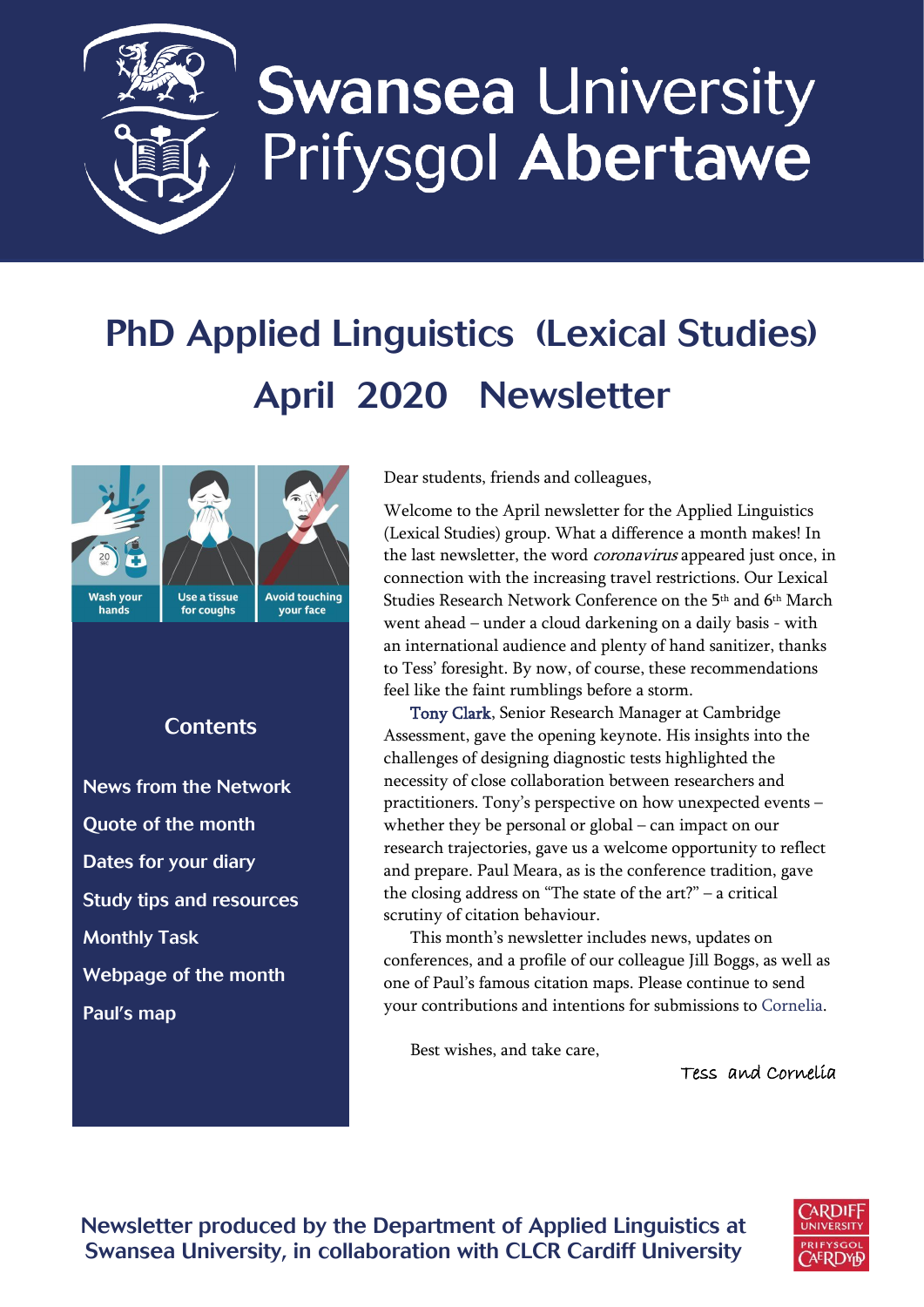#### <span id="page-1-0"></span>News from the Network

Our 2020 Lexical Studies conference was attended by 28 participants from around the world. Instead of a group picture, we bring you a map from Paul's concluding talk, with some comment, at the end of this newsletter.

The University suspended face to face teaching on 16 March and everyone in the department is working from home now. We are all well, and are in touch regularly through the various electronic channels available to us; we have a weekly department meeting (better attended than ever!) on Zoom, frequent one-to-one conversations and email correspondence, and a social 'corridor chat' room on MS Teams. The swift move to online teaching was challenging – when the Easter vacation began last week there was a big (virtual) sigh of relief; and colleagues are taking annual leave days here and there to recuperate, refresh and enjoy being in, or at least looking at, the spring sunshine. Research and supervision work continues through the vacation – for example, Jim Milton is working with PhD students on lexical projects including the development of the lexicon in very young children, the usefulness of the Academic Wordlist (AWL), and whether capital letters actually draw pharmacists' attention to important information. Jill Boggs is planning a research project investigating how learners' prior educational experiences impact on L1 and L2 writing beliefs, and is co-author of the just-published [Intelligibility and Comprehensibility of Korean English Speakers' Phonological](http://journal.asiatefl.org/main/main.php?main=1&sub=2&submode=3&PageMode=JournalView&inx_journals=63&inx_contents=781&s_title=Intelligibility_and_Comprehensibility_of_Korean_English_Speakers_Phonological_Features_in_Lingua_Franca_Listening_Contexts)  [Features in Lingua Franca Listening Contexts](http://journal.asiatefl.org/main/main.php?main=1&sub=2&submode=3&PageMode=JournalView&inx_journals=63&inx_contents=781&s_title=Intelligibility_and_Comprehensibility_of_Korean_English_Speakers_Phonological_Features_in_Lingua_Franca_Listening_Contexts) (Justin P. Barrass, Jessica Briggs Baffoe-Djan, Heath Rose & Jill A. Boggs), just published in The Journal of Asia TEFL. Cornelia Tschichold is preparing the call for papers for her special issue of ReCALL on replication research. Vivienne Rogers is supporting two PhD students as they finalise their dissertations – on lexical and syntactic processing in learners of Italian, and acquisition of specific and generic references in L1 Arabic learners of English. Steve Morris and Tess Fitzpatrick are working with Dawn Knight on the final stages of the Welsh Corpus project, and with PhD and undergraduate students on understanding the parameters of "bilingualism" in the Welsh context. And our distance learning PhD students, whose hitherto unusual learning context is now the new norm, continue to inspire and impress us with their capacity to conduct careful research even while their day jobs and domestic situations present new challenges (language teaching via Zoom, home-schooling children....).

Swansea University Library colleagues have worked extremely hard over the past few weeks to maximise the amount of material available to us electronically. They too are working at home, but are well connected and well informed about their holdings, and encourage students and colleagues to contact them directly with any queries or requests – more information [here.](https://www.swansea.ac.uk/library/)

Finally, we are excited to see the appearance on the Oxford University Press website of Alison's eagerly anticipated book on communicating in contexts affected by dementia. You can read about it yourselves [here](https://global.oup.com/academic/product/the-dynamics-of-dementia-communication-9780190917807?cc=ru&lang=en&), but here's a taster from the reviews: "Professor Wray's excellent and stimulating book could become the 'go to' resource for in-depth discussions about language, linguistics, communication, and brain changes associated with particular types of dementia. […] We couldn't ask for much more from a book in this field." - Danuta Lipinska, Specialist in Ageing & Dementia Care, London.

# <span id="page-1-1"></span>Quote of the month

<span id="page-1-2"></span>"Covid Chatbots - They're everywhere. […]But are they any good? Thi[s piece in VentureBeat](https://venturebeat.com/2020/03/21/how-alexa-and-google-assistant-can-do-a-better-job-talking-about-coronavirus/) argues Alexa and Google Assistant could do a better job when answering questions about COVID-19; and

Newsletter produced by the Department of Applied Linguistics at Swansea University, in collaboration with CLCR Cardiff University

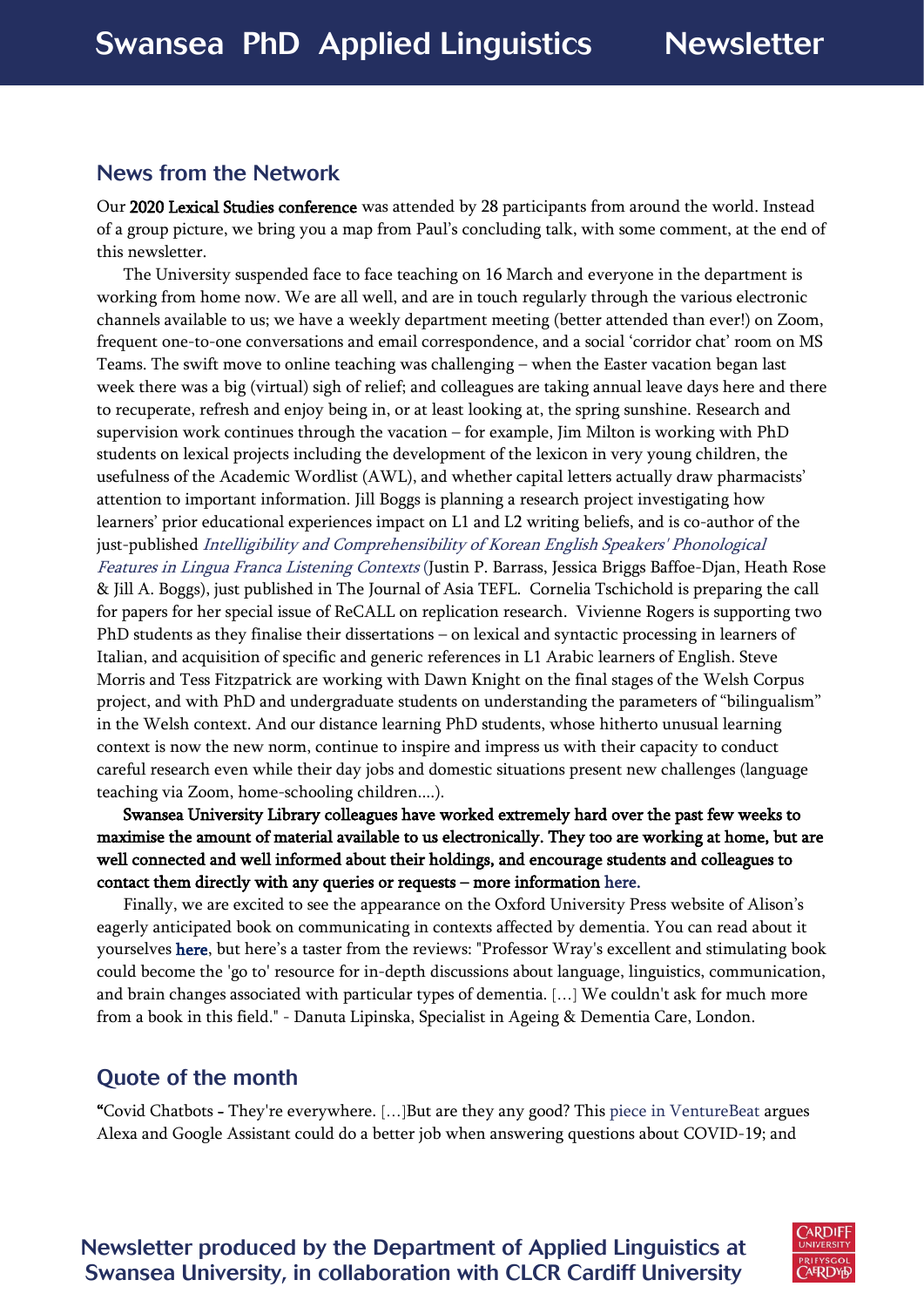Casey Ross at health publication STAT [tried eight self-diagnosis chatbots](https://www.statnews.com/2020/03/23/coronavirus-i-asked-eight-chatbots-whether-i-had-covid-19/) and found the responses to be, uh, not entirely consistent."

from Robert Dale's newsletter "This Week in NLP", 3 April 2020

#### Dates for your diary and conference updates

- The BAAL Vocabulary Studies SIG Annual Conference 2020 at the University of Sheffield, planned for 23rd and 24th April 2020, has been cancelled.
- Eurosla 2020 in Barcelona, planned for 1-4 July 2020, has been postponed by one year.
- EuroCALL 2020, planned for 19-22 August 2020 at the University of Copenhagen, is scheduled to go ahead at the moment.
- BAAL 2020 at Northumbria University, planned for 3-5 September 2020, has been postponed for a year and will now take place on 9-11 September 2021.
- Andrew Wimhurst has sent us an announcement for a webinar ["Building Bridges between](https://www.facebook.com/pg/TESOLValdellAdige/posts/)  [Content and Language"](https://www.facebook.com/pg/TESOLValdellAdige/posts/),on 9 and 16 May 2020. To register for the event(s) please sign up by 2 May 2020 [here.](https://www.signupgenius.com/go/4090449afae22a0f94-clilv) Contact Andrew at [tesolitaly.valdadige@gmail.com](mailto:tesolitaly.valdadige@gmail.com) for more information.

#### Person profile: [Jill Boggs](https://www.swansea.ac.uk/staff/arts-and-humanities/academic/boggsj/) (Lecturer in Applied Linguistics, Swansea University)



Jill's wedding photo

Around the age of five, I remember thinking that people who spoke other languages must be very intelligent since they were able to translate their thoughts into other languages when they spoke (because everyone thinks in English, right?). Given this early interest, it's a bit disappointing that, when given the opportunity to study Spanish in secondary school, I didn't take the classes seriously because I was sure I'd never need Spanish. (Spoiler: Ten years later I was living in Madrid and regretting my lack of effort!)

My English teaching career began in South Korea, where I'd travelled after uni for 'just a year'…. which became two… which became thirteen. The experiences of teaching English and learning Korean led me to study applied linguistics. Once I started learning, I didn't want to stop, so I left my job in Korea to do doctoral research at the University of Oxford. Whilst there, I taught on a master's programme for experienced language teachers. This job taught me the joy of teaching teachers, work I continue here at Swansea University on

the BA and MA TESOL programmes. I also enjoy being second supervisor to some amazing PhD students – Afnan Aboras and Michael McLaren – and watching their work develop.

My research is strongly classroom based, focusing on second language writing and corrective feedback. I'm particularly interested in contexts where learners' contact with the language being learnt is primarily in the classroom. Because so much of my life is spent sitting at a computer, when I'm not working, I like to be active: running, powerlifting, and Scottish country dancing. Ceilidh, anyone?

#### <span id="page-2-0"></span>Study tips and resources

Hilary Nesi has posted that their MOOC on 'Understanding English Dictionaries' will be offered again from 18 May 2020. Having looked at most of the materials in the January edition of it, Cornelia would

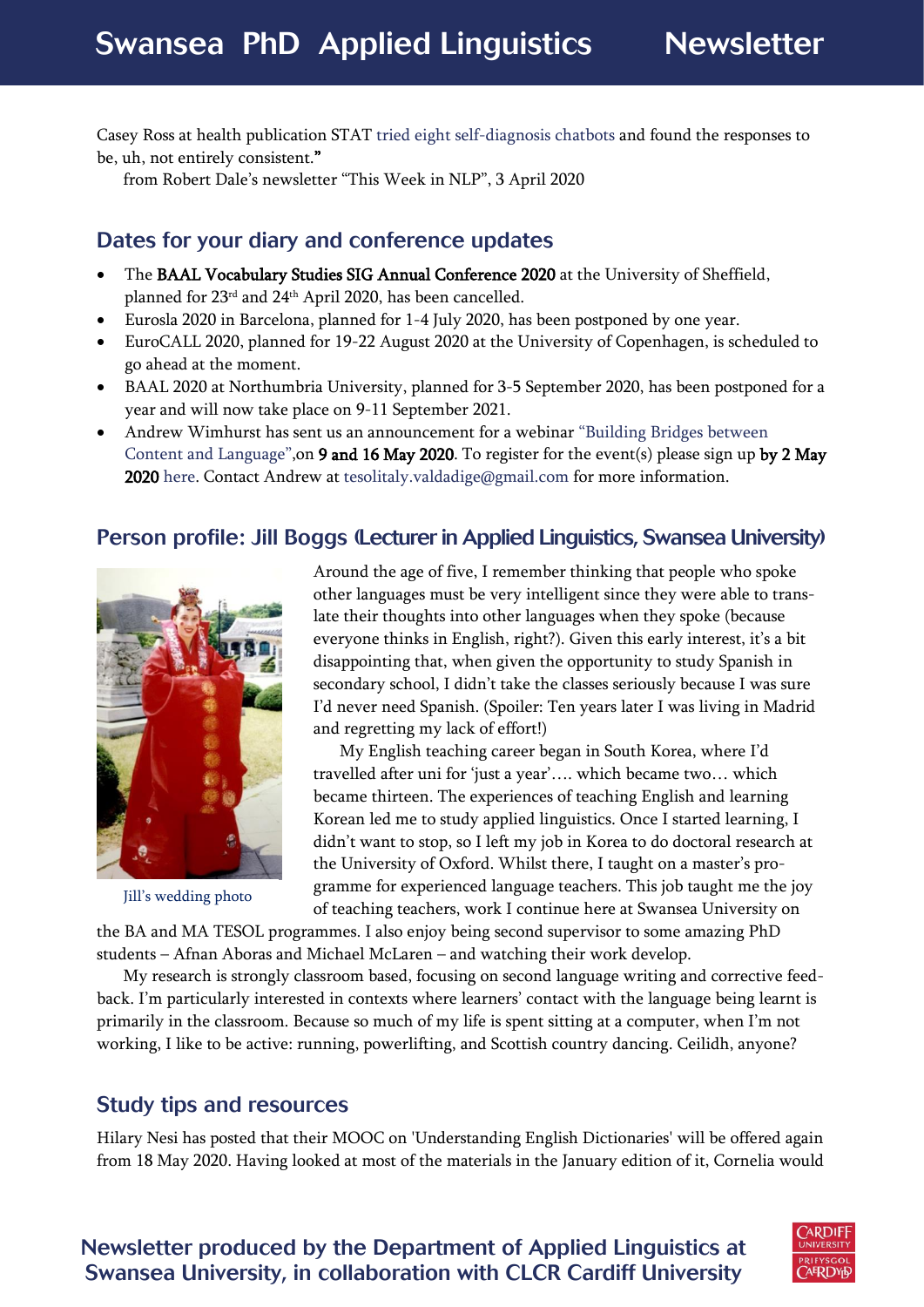definitely recommend it! Enrol on [FutureLearn](https://www.futurelearn.com/courses/understanding-dictionaries/3) (where you'll also find a number of other courses of interest for Applied Linguists).

# <span id="page-3-0"></span>Task for this month

OASIS summaries are now almost ready for peer review. Please submit your revised drafts to Cornelia at [c.tschichold@swansea.ac.uk](mailto:c.tschichold@swansea.ac.uk) by 1 May 2020, if you haven't already done so.

## <span id="page-3-1"></span>This month's webpages

Perhaps at a time like this, you have a bit more time to contribute to linguistics research. [Here](https://voicestudy.api.bbc.co.uk/) you can take part in a study, the BBC Research & Development's Synthetic Voice and Personality Study: understanding the public's perception of artificial voices. It only takes a few minutes!

Or perhaps you're interested in reading something about some of the technology that we are all using so much more now. [Here is a piece](https://www.cnet.com/news/microsoft-can-filter-out-the-sound-of-you-eating-potato-chips-on-a-conference-call/) describing how Microsoft Teams filters out the noise of you eating crisps when on a conference call.

And if these techie things are not for you, maybe the new words from [Nigerian English](https://www.bbc.co.uk/news/world-africa-51448295) recently added to the Oxford English Dictionary are.

## Paul's map

This picture (on the next page) is a bibliometric map of the co-citations in [The Routledge Handbook](https://www.routledge.com/The-Routledge-Handbook-of-Vocabulary-Studies-1st-Edition/Webb/p/book/9781138735729?gclid=Cj0KCQjw4dr0BRCxARIsAKUNjWSIa7ROHSs8CRlMTLET_0nnWM6i7DerGYqY5ay4YOcoWL0r7LnzhaEaAm4BEALw_wcB)  [of Vocabulary Studies](https://www.routledge.com/The-Routledge-Handbook-of-Vocabulary-Studies-1st-Edition/Webb/p/book/9781138735729?gclid=Cj0KCQjw4dr0BRCxARIsAKUNjWSIa7ROHSs8CRlMTLET_0nnWM6i7DerGYqY5ay4YOcoWL0r7LnzhaEaAm4BEALw_wcB) (2020) edited by Stuart Webb. The map shows the 73 most cited sources in this book. There are 35 chapters in the Handbook, and these 73 people are cited in at least six of the chapters. (Actually there are 75 people who meet this criterion, but Paul Nation and Norbert Schmitt are cited in almost every chapter, so overall they don't contribute to the structure of the map, and I have omitted them from this analysis. A line between two sources shows that these two sources are cited together in at least six papers. The size of the sources indicates how central they are to the map. Here the three big names are Webb, Laufer and Nick Ellis

The map is produced by a program called Gephi. Gephi groups the sources into clusters of people who have similar citation patterns, and this allows us to identify themes in the data. Here Gephi has found five main clusters, identified by the different clusters. My interpretation of these clusters can be seen on the left-hand edge of the map.

Here are some questions that you might like to ask:

- Do you recognise all of the names in the map? If not, which cluster is most familiar to you?
- Are you surprised at the names that appear in the map? Can you think of any important researchers who don't appear in the map?
- Does this map capture the main themes in current vocabulary research, as the Handbook claims? If not, what themes are not represented in this collection? Why not?
- Do you agree with my analysis of the clusters? If not, what is your analysis?
- Is it important that the research in the red cluster (top right) has no direct connections with the testing cluster (far left)?
- What other interesting structural features can you identify in this data?

Comments on this analysis would be welcome[: p.m.meara@gmail.com](mailto:p.m.meara@gmail.com)